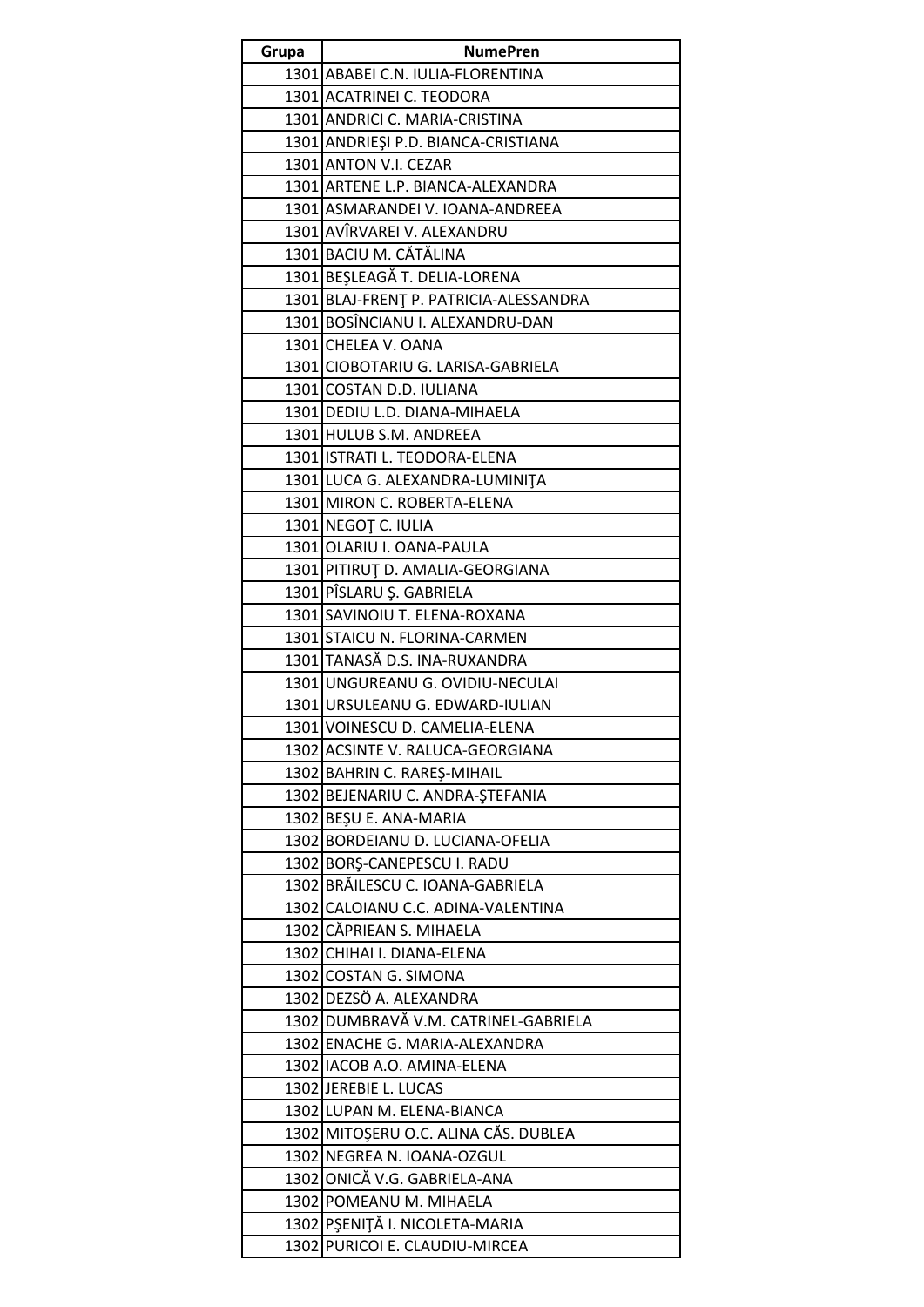| 1302 ROIBU V. GRIGORIE                                   |
|----------------------------------------------------------|
| 1302 SCÎNTEI F.G. MARIA-ROSALINDA                        |
| 1302 STAN G. TEODOR                                      |
| 1302 TANASĂ I.L. IULIANA-ROXANA                          |
| 1302 TRINCĂ I. LIVIA                                     |
| 1302 UNGUREANU D. ANDREI                                 |
| 1302 VRÂNCEANU C. NADINE-ANDREEA                         |
| 1303 AGAFITEI R.M. ANDREEA-IOANA                         |
| 1303 ANTON V.C. DENISA-GABRIELA                          |
| 1303 BALAN D.L. MARIA-RALUCA                             |
| 1303 BICHINEȚ V.G. CĂLIN                                 |
| 1303 BREAZU V. CRISTINA-MĂRIUCA                          |
| 1303 BURSUC E.V. ANTONIA-LUCIANA                         |
| 1303 BUZINCU M. ELIZA-MĂLINA                             |
| 1303 CARAGAȚĂ R. TEODORA                                 |
| 1303 CEOBANU D. DANIELA-GEORGIANA                        |
| 1303 CHIMINGERIU M. MIHAELA-ALEXANDRA                    |
| 1303 CIOBANU D.M. MARA-TEONA                             |
| 1303 CIOBANU S. MIHAELA                                  |
| 1303 COSTEA A. DIANA                                     |
| 1303 DIUGU A.I. ANDREEA                                  |
| 1303 GRIGORE B. ADELA-IOANA                              |
| 1303 IACOB P.M. ADA-NICOLE                               |
| 1303 JUGAN M. ANA-MARIA                                  |
| 1303 MACOVEI C. BIANCA                                   |
| 1303 MITROFAN C. ELENA-ROXANA                            |
| 1303 NESTOR Ş. ELENA-CRISTINA                            |
|                                                          |
| 1303 OPREA G. ANDREEA                                    |
| 1303 PARASCHIV C. DENISA-GABRIELA                        |
| 1303 PASAT O.L. ANAMARIA căs. LĂZĂRUC                    |
| 1303 POPA A. MINA                                        |
| 1303 ROMAN I. BEATRICE-ELENA                             |
| 1303 SAUCĂ D. MELANIA-DENISA                             |
| 1303 STANCIU P. ANNA-DENISA                              |
| 1303 TĂBÎRȚĂ T. IULIA                                    |
| 1303 UNGUREANU D.V. SERGIU-ȘTEFAN                        |
| 1304 APETROAEI E. ANA-MARIA CĂS. FLOREA                  |
| 1304 BARBU G.D. IRINA-ALEXANDRA                          |
| 1304 BISERICĂ V.V. DIANA-GABRIELA                        |
| 1304 BREM C.A. ALEXANDRA                                 |
| 1304 CARAMALĂU S. MARIA-ELENA-BIANCA                     |
| 1304 CHIPER V. ELENA                                     |
| 1304 CIOBANU C.E. ANDREEA-LOREDANA                       |
| 1304 COBZARIU V. GEORGIANA-DANIELA                       |
| 1304 CONDRATIUC V. CRISTINA                              |
| 1304 CONSTANTINOIU O. IOANA                              |
| 1304 COSTACHE N.O. ANDA-IOANA                            |
|                                                          |
| 1304 COŞUG Ş. ANA-MARIA                                  |
| 1304 CURCĂ I. RUXANDRA                                   |
| 1304 DAVID G.D. DIANA                                    |
| 1304 DĂNĂILĂ C. ALEXANDRA                                |
| 1304 DOBRANIŞ I. COSTIN-ALIN                             |
| 1304 DUMA A. IULIA-CRISTINA<br>1304 ENEA M. ROXANA-IOANA |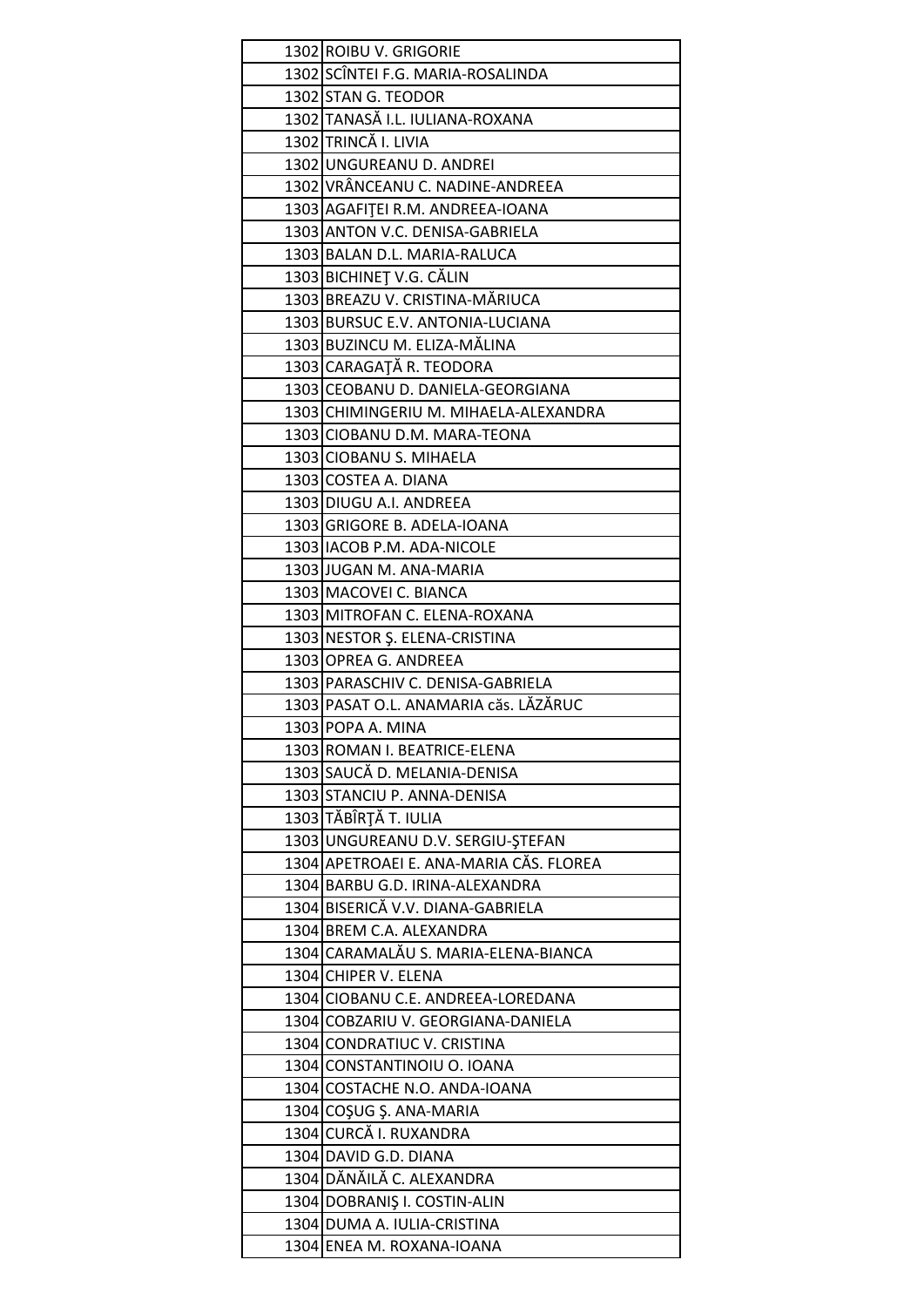| 1304 FARCAŞ A. ANDREEA-REBECA              |
|--------------------------------------------|
| 1304 LANGA F. CORNEL-CONSTANTIN            |
| 1304 MACOVEI G. ANA-MARIA                  |
| 1304 MOISANU F.C. SMARANDA-GEORGIANA       |
| 1304 NETEDU C.F. MIRUNA                    |
| 1304 ORZA D.T. EDUARD-ALEXANDRU            |
| 1304 SMÎNTÎNĂ F. BIANCA-GABRIELA           |
| 1304 STĂVĂRACHE V. ELENA-ROXANA            |
| 1304 TĂNĂSESCU I.C. TEODORA                |
| 1304 ZAHARIA P. MARIA-TEODORA              |
| 1305 ALBU G. CRISTINA                      |
| 1305 ARHIP I.V. BIANCA-IOANA               |
| 1305 BĂDILĂ S.C. ROXANA-ELENA              |
| 1305 BÎRSAN C. COSMINA-ADRIANA             |
| 1305 CAŞCAVAL E. ŞTEFANA-ALEXANDRA         |
| 1305 COVAŞĂ I. ANDREEA-MĂDĂLINA            |
| 1305 DOBRANIŞ D. ELENA-MĂDĂLINA            |
| 1305 DULCEANU G. IUSTINA-MĂDĂLINA          |
| 1305 GAINA E. DAN-LUCIAN                   |
| 1305 GÎȚĂ-HAGIU I. ALICE-TEODORA           |
| 1305 HAPĂU N. LARISA-MARIA                 |
| 1305 HORTOLOMEI I. SABINA                  |
| 1305 HRISCU S.A. BIANCA-IOANA              |
| 1305 ILIE T.G. BIANCA-MĂDĂLINA             |
| 1305 IOAN G. CRINA-MIHAELA căs. VLASCU     |
| 1305 ISACHI C.I. ANCA-NICOLETA             |
| 1305 LARIU G. GEORGIANA-ELENA              |
| 1305 LEBĂDĂ G. MĂDĂLINA-MIHAELA            |
| 1305 MĂNTĂLUȚĂ M. ANDREEA CĂS. BĂEŞU       |
| 1305 MIHNEA C. RALUCA                      |
| 1305 MOLDOVAN I. IONELA-BIANCA             |
| 1305 NĂSTASE N. ANDREEA                    |
| 1305 NICUȚĂ M.C. LAVINIA-ELENA             |
| 1305 PĂSĂILĂ D. LAVINIA-GABRIELA           |
| 1305 POPOVICI G. ALINA-GABRIELA            |
| 1305 PRICOP V.D. RALUCA-ELENA              |
| 1305 SOFIAN G. IULIA-MARINA                |
| 1305 URSU G.C. IOANA                       |
| 1306 ARMANU G. IULIANA-DELIA               |
| 1306 BĂNICĂ Ș. ȘTEFANA-PETRONELA           |
| 1306 BRUMĂ D. ANDREEA                      |
| 1306 CATÎRU D. DANIEL                      |
| 1306 CHIRNOG G. LAVINIA-BEATRICE           |
| 1306 COJOCARU C. RAMONA-ELENA căs. CRĂESCU |
| 1306 CRISTAT M. ANDREEA-MIHAELA            |
| 1306 DRAGOMIR M. MĂLINA                    |
| 1306 GHELBERE C. ANDREEA-NICOLETA          |
| 1306 GORGAN P. DIANA-ELENA                 |
| 1306 HARABA E. ALEXANDRU-PETRUT            |
| 1306 ILIE V. LAVINIA-ELENA                 |
| 1306 LAZĂR G. ADINA-MIHAELA                |
|                                            |
| 1306 LICIMAN G. ELENA                      |
| 1306 MIHAI S. BIANCA-IOANA                 |
| 1306 MIHĂLUȚE D. ANDREEA                   |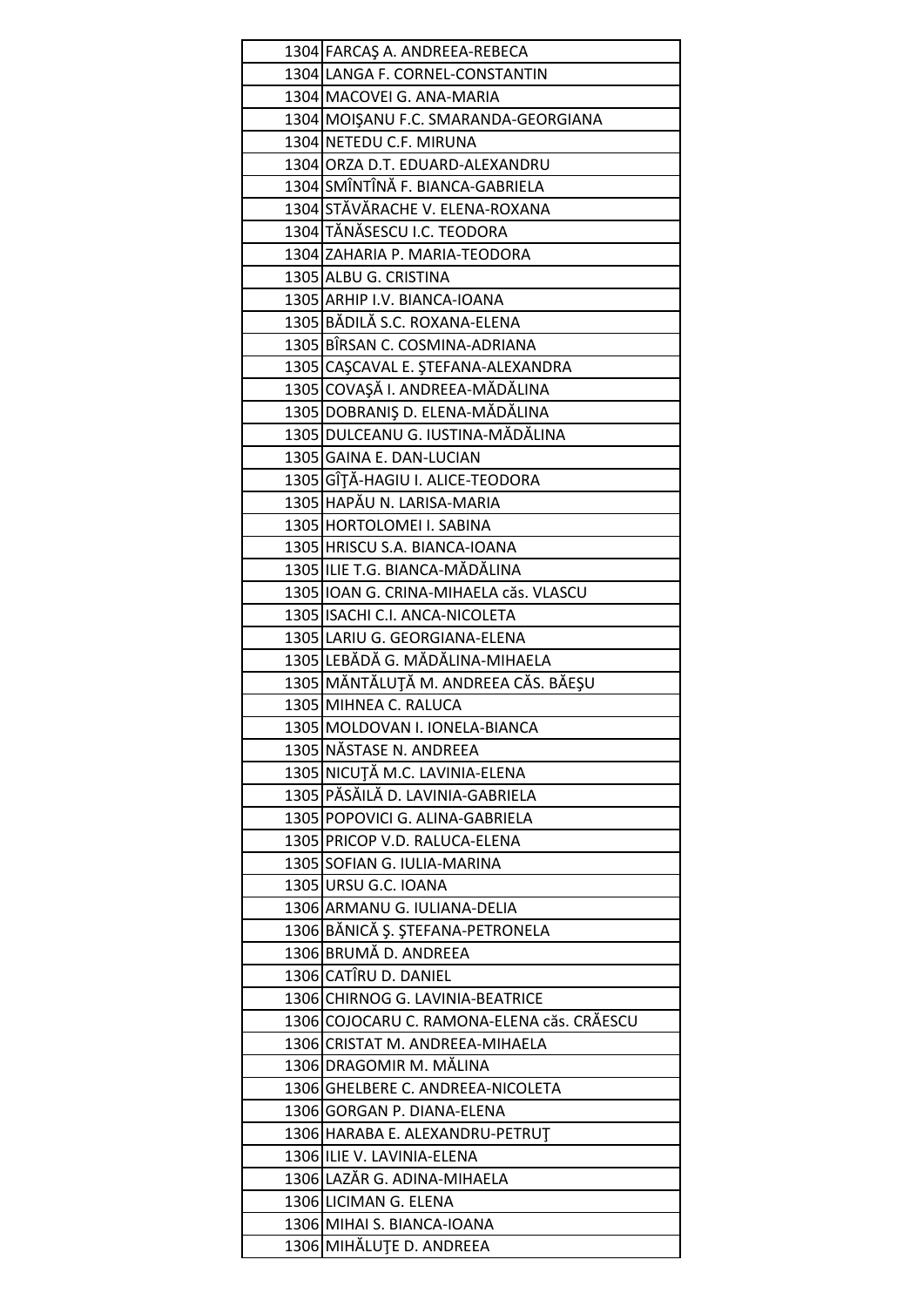| 1306 MORARU F. ROBERT-ALEXANDRU          |
|------------------------------------------|
| 1306 NASTASĂ G. ANA-MARIA-GEORGIANA      |
| 1306 NISTOREANU-NECULAU R. ALICE         |
| 1306 OCHIANĂ C. ANDREEA-CRISTINA         |
| 1306 OLARI I. EMILIA-LILIANA             |
| 1306 PALADE L. TEODORA                   |
| 1306 PANAITE D. CARMEN                   |
| 1306 PANAITE D.T. ALEXANDRA              |
| 1306 PĂUN F.T. TEONA                     |
| 1306 RUSU D. LAURA-ANDREEA               |
| 1306 SANTA S. LAURA-ELENA                |
| 1306 URSACHI R. ADELINA                  |
| 1306 URSU C. SANDRA-ELENA                |
| 1306 ZOTA I. MARIA-MAGDALENA             |
| 1307 AMARIE C.V. TUDOR-GABRIEL           |
| 1307 BÂCA E. IOANA-RALUCA                |
| 1307 BOGHIU G. DARIA-ALEXANDRA           |
| 1307 CĂLIN M. ANDREEA-DANIELA            |
| 1307 CONDUR I. IOANA                     |
| 1307 CRISTIAN C.D. ANDREEA-GEORGIANA     |
| 1307 DRĂGAN E. MONICA-ANDREEA            |
| 1307 GHERMAN D.V.M. IULIAN-GABRIEL       |
| 1307 HERMEZIU T.M. KARINA-LOUISE         |
| 1307 ILIE V. MARIA-DIANA                 |
| 1307 LAZĂR A. LOREDANA-GABRIELA          |
| 1307 MIHAI I. IRINA-MARIA CĂS. CARNEI    |
| 1307 NITU L.V. ŞTEFANIA                  |
| 1307 OBREJA A. AURELIA                   |
| 1307 PANAINTE C. EMMA-TEODORA            |
| 1307 PANAIT G.C. IOANA-DENISA            |
| 1307 PERJU E. IOANA-TEODORA              |
| 1307 PINTILIE M. ȘTEFANIA-ELENA          |
| 1307 POSTOLACHE V. GEORGIANA             |
| 1307 RACU I. LUIZA                       |
| 1307 RUSU H. PAULA-DEMETRA               |
| 1307 SACU M. ROXANA-ŞTEFANA              |
| 1307 SOLESCU T.I. DARIA-MIHAELA          |
| 1307 SPANACHE P. ANTONIA-ECATERINA       |
| 1307 SERBAN A. NICOLETA                  |
| 1307 ŞUVEI I.Ş. MARIA-DIANA              |
| 1307 TRANDAF A. TUDOR                    |
| 1307 URSACHE M. MĂLINA-IOANA             |
| 1308 ANGHEL N. NICOLETA CĂS. ADASCĂLULUI |
| 1308 ARON G. ALEXANDRU                   |
| 1308 AXINTE D.C. NARCIS-NICOLAE          |
| 1308 BEJAN I. ANCA-IOANA                 |
| 1308 BOHARIUC C. GABRIEL                 |
| 1308 BULAI G. MIRELA-MĂDĂLINA            |
| 1308 BURLACU I. TEODORA                  |
| 1308 CENUŞĂ V. MIHAELA                   |
| 1308 CIOBANU C. COSTEL                   |
| 1308 CIOBOTARU V. ROXANA-ELENA           |
| 1308 COCIA V. ADNANA-MARIA               |
| 1308 CONSTANTINESCU R.C. SORINA-ISABELA  |